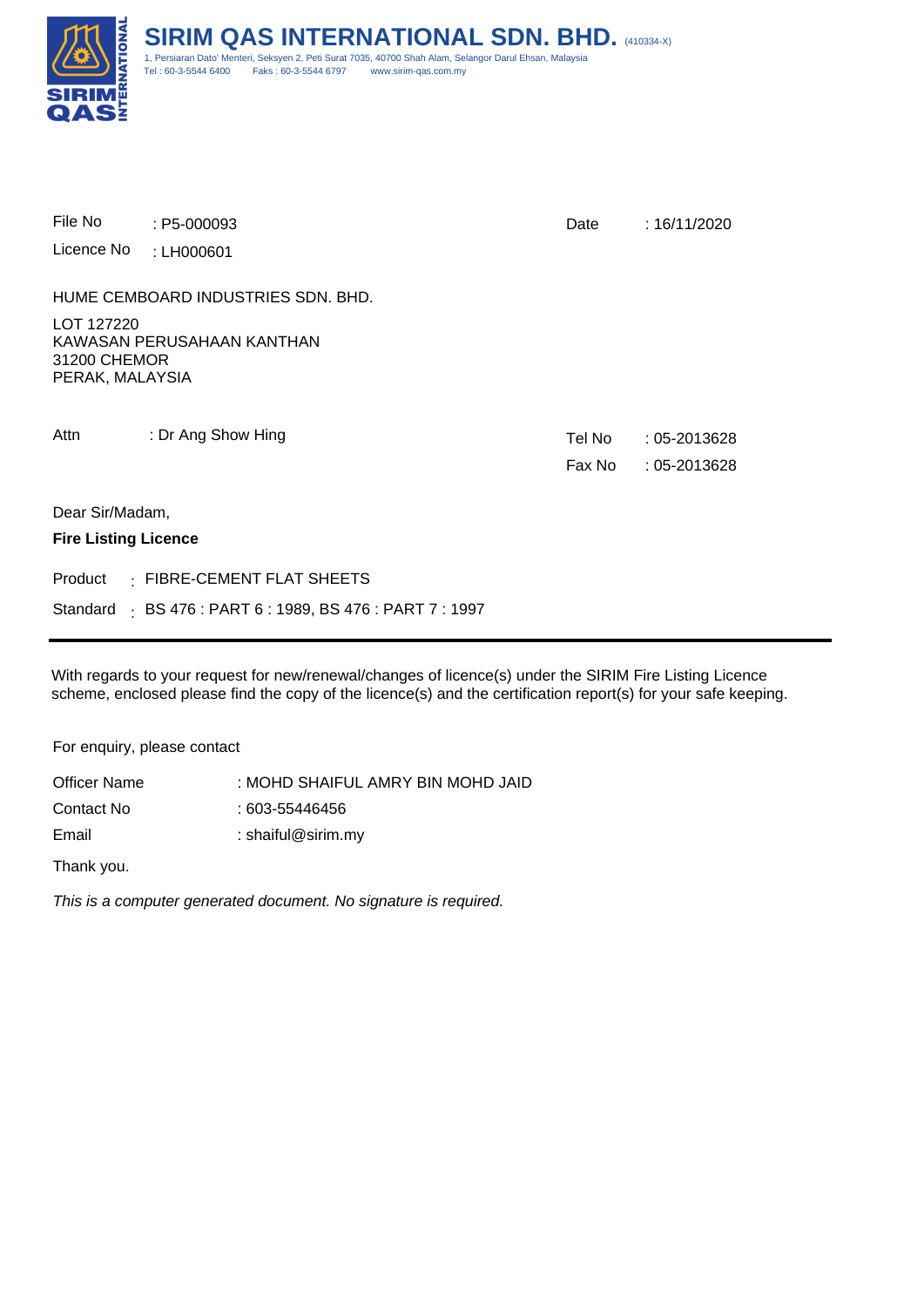### **SIJIL BARANGAN TERSENARAI**

*Product Listing Certificate*



**SIRIM QAS International Sdn. Bhd. dengan ini menganugerahkan kepada** SIRIM QAS International Sdn. Bhd. hereby grants to

**HUME CEMBOARD INDUSTRIES SDN. BHD. LOT 127220 KAWASAN PERUSAHAAN KANTHAN 31200 CHEMOR PERAK, MALAYSIA**

**Sijil untuk menggunakan Tanda Barangan Tersenarai** a certificate to use the Listed Product Mark on **FIBRE-CEMENT FLAT SHEETS**

### **Please refer to detail in the SCHEDULE**

as complying with **sebagai mematuhi keperluan BS 476 : PART 7 : 1997 BS 476 : PART 6 : 1989**

.<br>-14-

**Mohd Azanuddin bin Salleh** Ketua Pegawai Eksekutif Chief Executive Officer SIRIM QAS International Sdn. Bhd.

**SIRIM QAS International Sdn. Bhd.** (No. Syarikat 410334-X) 1, Persiaran Dato' Menteri Seksyen 2, Peti Surat 7035 40700 Shah Alam Selangor Darul Ehsan MALAYSIA.

Certified Since **Sah Sehingga** Valid Until

**: 10 January 2022**

**: 10 January 2003**

: 059462 **Tarikh Dikeluarkan** Issue Date **No Siri** Serial No **Tarikh Mula Pensijilan : 16 November 2020**

Tel : 60-3-55446400 Faks : 60-3-55446466

http://www.sirim.my http://www.malaysiancertified.com.my

Lesen ini dianugerahkan tertakluk kepada syarat-syarat Perjanjian Pensijilan Barangan SIRIM QAS International Sdn. Bhd. This Licence is granted subject to the provisions of the Product Certification Agreement of SIRIM QAS International Sdn. Bhd.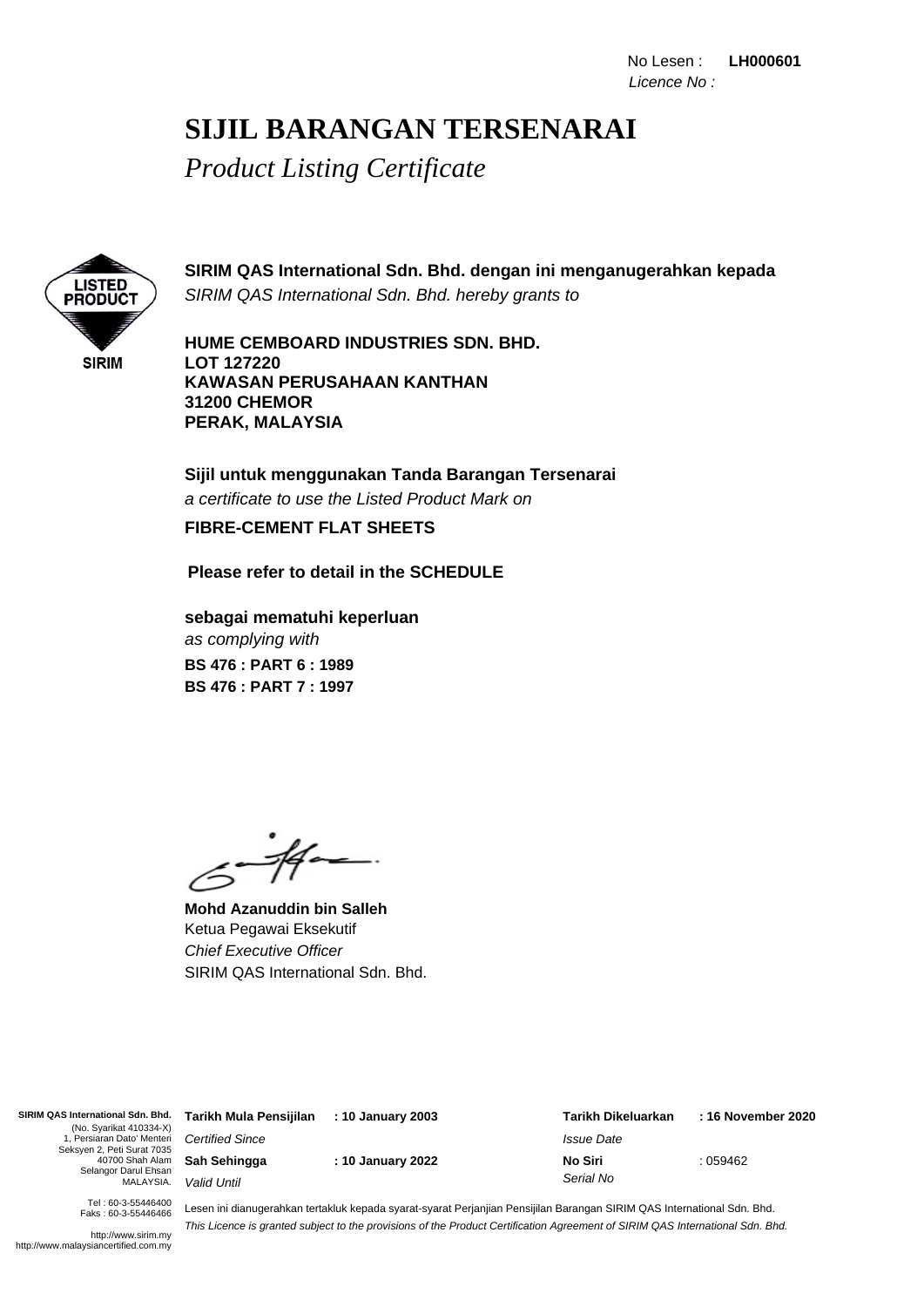No Lesen : **LH000601** Licence No :

## **SCHEDULE**

Surface Spread of Flame: CLASS ONE

Trade Mark : PRIMAflex

#### **HUME CEMBOARD INDUSTRIES SDN. BHD.**

Rating : Fire Propagation Index, I: 3.3, 1.0, 4.4, 1.2, 2.3,3.2, 0.6, 0.4, 0.4



Test Report No.:2013FE0466, 2013FE0467, 2017FE0085, 2017FE0086 Trade Mark: PRIMAfrangipani Rating : Rating : Fire Propagation Index, I: 8.8, 4.5 Surface Spread of Flame: CLASS ONE Size : Model: Nominal Thickness: 3.2mm Test Report No.:2013FE0100, 2013FE0099, 2013FE0098, 2013FE0097, 2013FE0468, 2013FE0469 Trade Mark: PRIMAplank (Smooth) Rating : Fire Propagation Index, I: 0.6, 0.0, 1.7 Surface Spread of Flame: CLASS ONE Size : Nominal Thickness: 7.5 mm ~ 25.0 mm Test Report No.:2013FE0102, 2013FE0101, 2012FE0155, 2012FE0156, 2012FE0147, 2012FE0148, 2013FE0104, 2013FE0103, 2013FE0464, 2013FE0465,2017FE0087,2017FE0088,2017FE0011,2017FE0012,2017FE0091,2017 FE0092,2017FE0015,2017FE0016 Size : Nominal Thickness: 3.2 mm ~ 32 mm Test Report No.:2013FE0106, 2013FE0105 Trade Mark: PRIMAplank (Woodgrain) Rating : Fire Propagation Index, I: 1.9 Surface Spread of Flame: CLASS ONE Size : Nominal Thickness: 7.5mm Test Report No.:2012FE0152, 2012FE0151, 2017FE0083,2017FE0084 Trade Mark : PRIMAraya Rating : Fire Propagation Index, I: 4.9, 3.7 Surface Spread of Flame: CLASS ONE Size : Nominal Thickness: 3.2mm 2012FE0154, 2012FE0153, 2012FE0149, 2012FE0150, 2017FE0013,2017FE0014,2017FE0093,2017FE0094 Trade Mark : PRIMAliner Rating : Fire Propagation Index, I: 2.5, 1.2, 0.7, 0.9 Surface Spread of Flame: CLASS ONE Size : Nominal Thickness: 4.5 mm ~ 12 mm

| SIRIM QAS International Sdn. Bhd.<br>(No. Syarikat 410334-X) | Tarikh Mula Pensijilan                                                                                                  | : 10 January 2003 | Tarikh Dikeluarkan       | : 16 November 2020 |  |
|--------------------------------------------------------------|-------------------------------------------------------------------------------------------------------------------------|-------------------|--------------------------|--------------------|--|
| . Persiaran Dato' Menteri<br>Seksyen 2, Peti Surat 7035      | <b>Certified Since</b>                                                                                                  |                   | <i><b>Issue Date</b></i> |                    |  |
| 40700 Shah Alam<br>Selangor Darul Ehsan                      | Sah Sehingga                                                                                                            | : 10 January 2022 | No Siri                  | : 059462           |  |
| MALAYSIA.                                                    | Valid Until                                                                                                             |                   | Serial No                |                    |  |
| Tel: 60-3-55446400<br>Faks: 60-3-55446466                    | Lesen ini dianugerahkan tertakluk kepada syarat-syarat Perjanjian Pensijilan Barangan SIRIM QAS International Sdn. Bhd. |                   |                          |                    |  |

http://www.sirim.my

Lesen ini dianugerahkan tertakluk kepada syarat-syarat Perjanjian Pensijilan Barangan SIRIM QAS International Sdn. Bhd. This Licence is granted subject to the provisions of the Product Certification Agreement of SIRIM QAS International Sdn. Bhd.

http://www.malaysiancertified.com.my